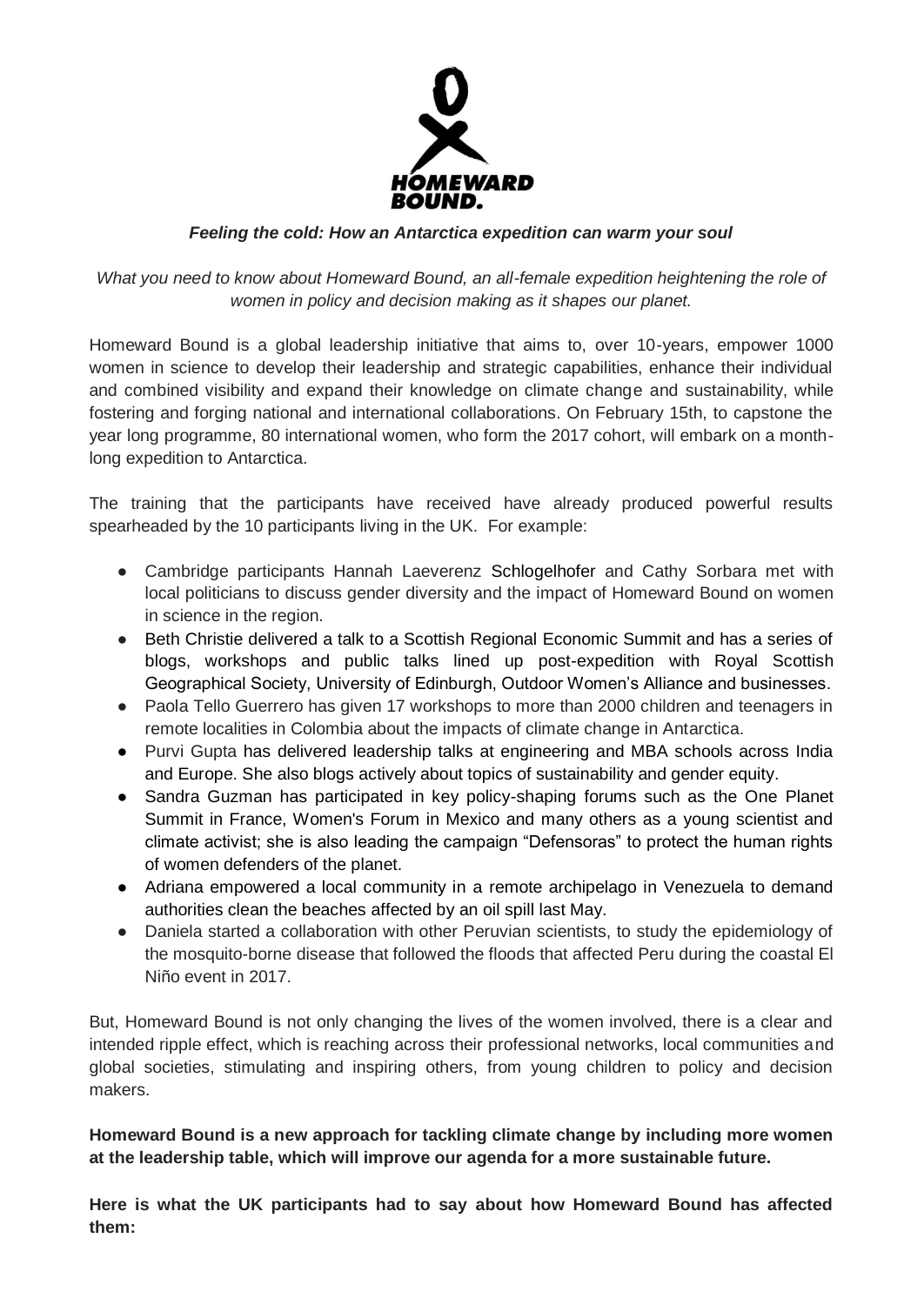#### **Maddie Brasier** *- University of Liverpool and Natural History Museum.*

*"I have always been passionate about science outreach and communication. During my PhD I have worked with the UK Polar Network, Education Through Expeditions, Merseyside STEM and several educational charities. Since joining Homeward Bound I have visited many schools as an individual, hoping to inspire young people to consider science careers by sharing my experiences in research and my fieldwork in Antarctica. My Homeward Bound training coincides with the completion of my PhD and I believe the experience will increase my confidence, communication and networking abilities as I enter the post-doctoral research world."*

### **Beth Christie** *- University of Edinburgh, Scotland*

*"I am passionate about re-imagining and transforming education I've embraced the leadership opportunity and visibility afforded through Homeward Bound and drawn the ethos and heart of the project - sustainability, leadership, gender equity - into my ongoing teaching, research and outreach work. So far I've been able to share the story of our Antarctic expedition and the wider outdoor environmental and sustainability education message with a range of audiences - policy makers, academics, governmental bodies, primary and secondary schools and charities*.

*The whole process has been incredibly rewarding, in short is has given me an opportunity for interdisciplinary collaboration and a network of support that I might otherwise have struggled to find. I'm truly grateful for this opportunity and excited about what the future holds for myself, the amazing band of women I'm working with and our collective research into the current state and future of our planet!'* 

# **Purvi Gupta** – *McKinsey & Co, London*

*"I have always been a strong believer of human potential and the innate desire to make the world a better place for ourselves, our families, communities and the future generations. We all need to over-invest in young minds training to be future doctors, engineers and scientists – especially the women. And, this is what Homeward Bound provided me a platform to do. To share and expose, students in engineering and vocational schools in India, to the ethos of future leadership and diverse world. I myself studied engineering at IIT Madras, India where less than 10% were women. Even today I remember how I never 'felt invited to the party'. I am keen to change that experience for men and women who chose to pursue STEM degrees!"*

#### **Sandra Leticia Guzman Luna** - *University of York, UK*

*"During my participation in the program, I have been attending several high-level meetings and sharing spaces with incredible women that I admire such as Christiana Figueres, ex UNFCCC Secretary, Patricia Espinosa current Secretariat of UNFCCC, as well as many Mexican and global leaders. My story has been covered in radio, TV, newspapers and magazines in Mexico my home country. Having this visibility is an opportunity to raise the awareness about climate change and call for urgent actio*n.

*For me Homeward Bound has been an amazing opportunity to increase the awareness of the important role that women have in science, particularly on climate change sciences. As a mother of a two years old baby, my responsibility is to do all that is in my power to leave to my son a more sustainable world, and I truly believe that Homeward Bound is a project that will allow an important collaboration between many women that are committed to have a better world".*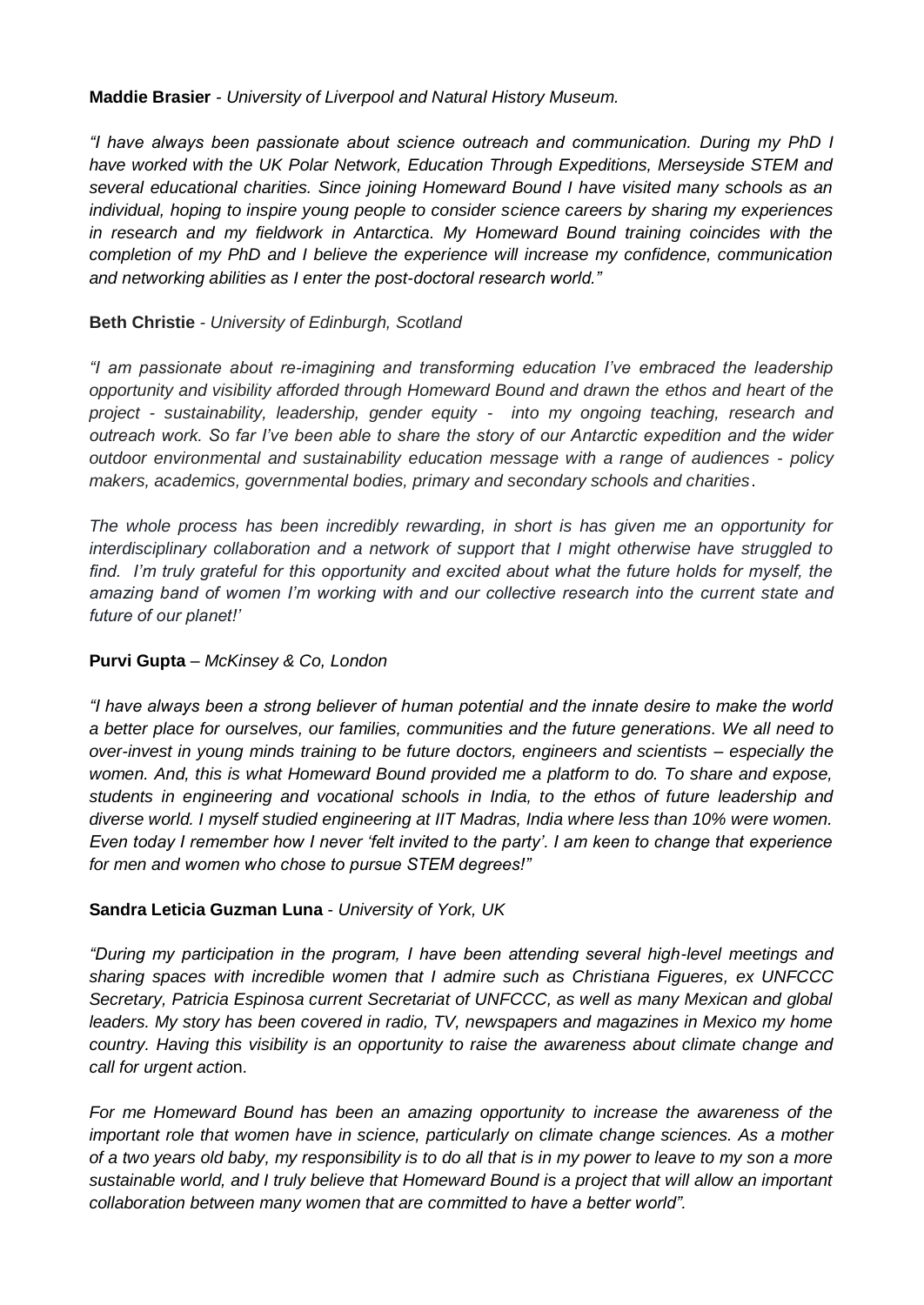#### **Adriana Humanes** - *Newcastle University, Newcastle*

*"When I accepted to take part of Homeward Bound I was based in Venezuela, my home country which has had a terrible economic and humanitarian crisis for several years, and as a consequence news in the media are incredibly sad. Venezuelan society is in the need of good news, which explains the great success of my media visibility back home (30 interviews in 6 weeks). Two weeks after the last interview, a massive oil spill occurred in the sea and arrived at Los Roques Archipelago, place where I conducted research for 5 years, and a touristic paradise. Locals where desperate since the most popular beach started to be covered in black oil, and no actions were done by the government to clean the spill. Thanks to my exposure to the media I was able to organize a team of biologist to visit the Archipelago, empowered local people to speak to the authorities and organise the cleaning of the spill. After this experience, I understood the importance of what scientist do and the power of visibility. When institutions stop working and the government does not do the work they are supposed to do, academics are the only support that people count with."*

### **Hannah Laeverenz Schlogelhofer -** *University of Cambridge, Cambridge*

*"Becoming part of Homeward Bound has given me the courage to step up and become more visible within the networks I am a part of. Beyond my academic work, I am a member of Cambridge Contemporary Dance. I am fascinated by dance and love exploring ideas through physical expression. We developed and performed a dance piece taking inspiration from Homeward Bound and the imagery of Antarctica. The piece explores how the themes of ice, water and waves can encourage us to consider leadership as a fluid and flexible quality.*

*One of the most rewarding aspects of my Homeward Bound journey so far has been reconnecting with my old school. I have given talks, ran workshops and organised an image competition about what nature means to them. I have realised that I can be a role model and that I want to do more outreach to use my experience in science to inspire girls to explore where their curiosity can take them."*

# **Daniela Lainez del Pozo** - *University College London.*

*'For my PhD I immersed in 2-year ethnographic fieldwork in northern Peru, exploring the challenges to effectively and equitably manage marine protected areas. During fieldwork, my site was hit by an unexpected coastal El Niño event. Floods and landslides were widespread causing losses to hundreds of thousands of people and affecting over a million. This dramatic experience unveiled our incapacity to respond to the complexities of climate change and convinced me of the importance of joining Homeward Bound to work towards building a more resilient society. I applied for the scholarship by Kathmandu Gear for women from countries affected by climate change and was lucky to get it. This further encouraged me to start an epidemiological study with two colleagues to understand the outbreaks of mosquito-borne disease that followed the floods. We're currently working on the study aiming to propose future prevention measures to the government'.*

**Cathy Sorbara** - *Cheeky Scientist Association, Cambridge.*

*"Since joining, I have been motivated to spread the ethos of Homeward Bound through public engagement in the Cambridge community. This culminated in a joint event with fellow UK participants Hannah and Maddie called 'An Evening of Empowering Women', which brought future and current women leaders together to discuss, encourage and inspire. I also had the honor of*  being the keynote speaker at the London Stock Exchange to discuss gender diversity in the *workplace.*